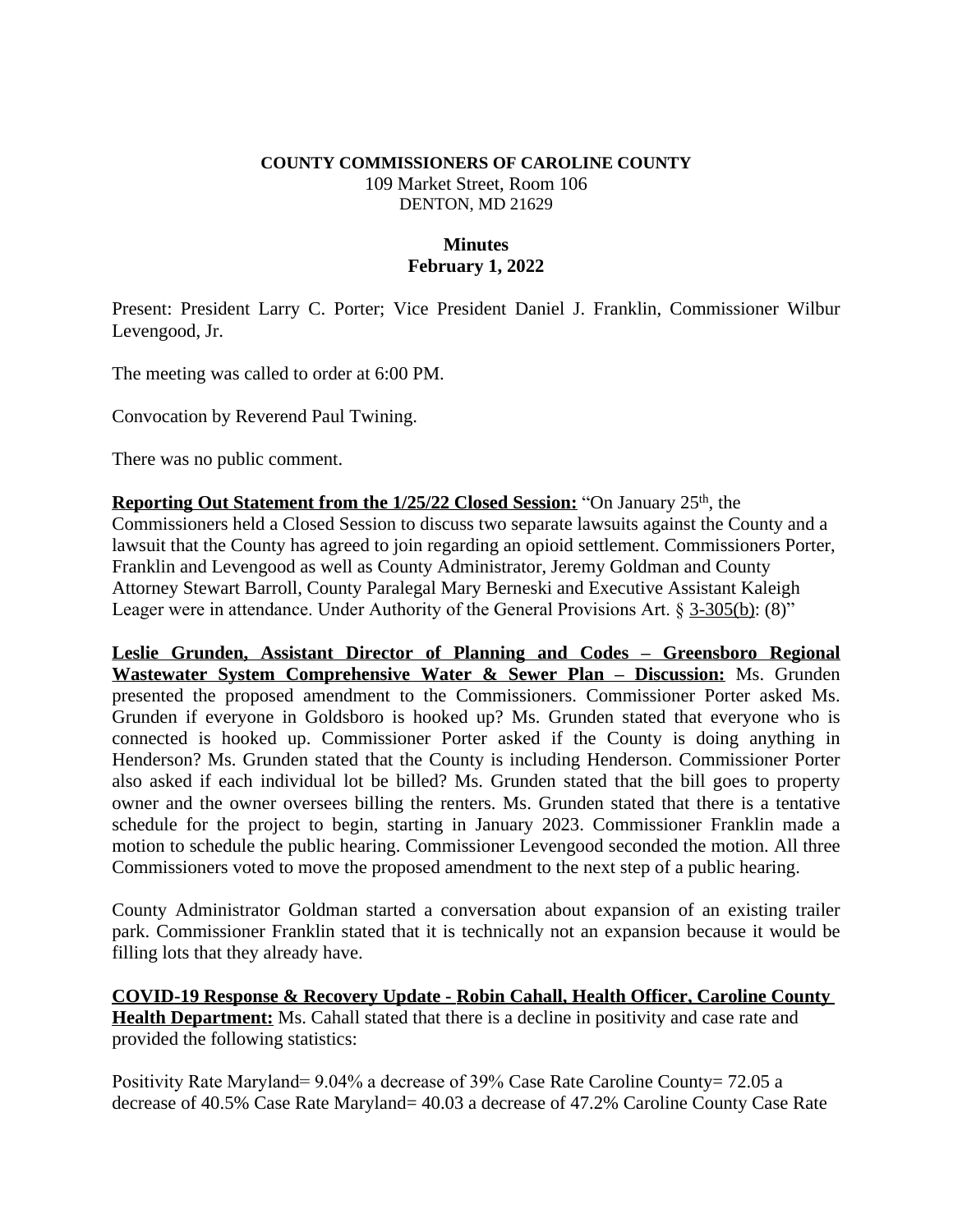$1/22/22$  to  $1/28/22 = 246$  Death cumulative= 64 (+3 from last week)

Vaccination Rates 12-17 Fully Vaccinated  $=$  39.4% 12+ Fully Vaccinated= 64%  $65+$  Fully Vaccinated =  $89%$ 

Additional doses given 7,902 5-11 administered= 441

62,800 KN95 Masks distributed to community partners and businesses 2,900 At home tests distributed. The majority going to the libraries for public distribution.

#### **Kaleigh Leager, Executive Assistant – Maryland State Legislative Session Discussion/**

**Update:** Ms. Leager mentioned she is looking for a decision on the request from Queen Anne's County regarding the resolution for the new Chesapeake Bay Bridge; same location, one bridge with 8 lanes minimum. The Commissioner agreed to a letter of support.

**HB633** – Del Ghrist introduced a bill regarding the Education Accountability Board (AIB) changing the membership from 7 to 11 members, which would ensure geographic diversity which the current legislation does not. The Commissioners agreed that one member from the Eastern Shore's 9 Counties is not enough, but it is a step in the right direction. The Commissioners recommend the Board to consist of 1 member from each County.

**The Maryland Electricians Act Corrections** that have been drafted, but not submitted by Del. Hornberger. Ms. Leager stated that Ms. Dadds from Planning & Codes believes this Bill will:

- (1) State Board crediting work experience in apprenticeships for licensure applicants. Provides permanent pathway for graduates of an accredited program to receive a Journeyman license WITHOUT examination.
- (2) Allowing unlicensed electricians who worked under a licensed Master to waive the examination requirements if they meet certain requirements. This window will sunset and only occur between July and the end of 2022.
- (3) Addressing reciprocity with other states and territories by asking DOL to renegotiate memoranda of understanding, or if this doesn't work, reporting what will be needed to the Governor and the General Assembly.

**SB448** – Ms. Bennett from the Library brought this to Ms. Leager's attention. Increase for State funding to public libraries per capita FY24-FY27. Commissioner Franklin mentioned that the Counties will be responsible for 60% of funding for this program.

**SB274** – This alters the sum of exempt business personal property taxes from the max of \$10,000 to \$20,000.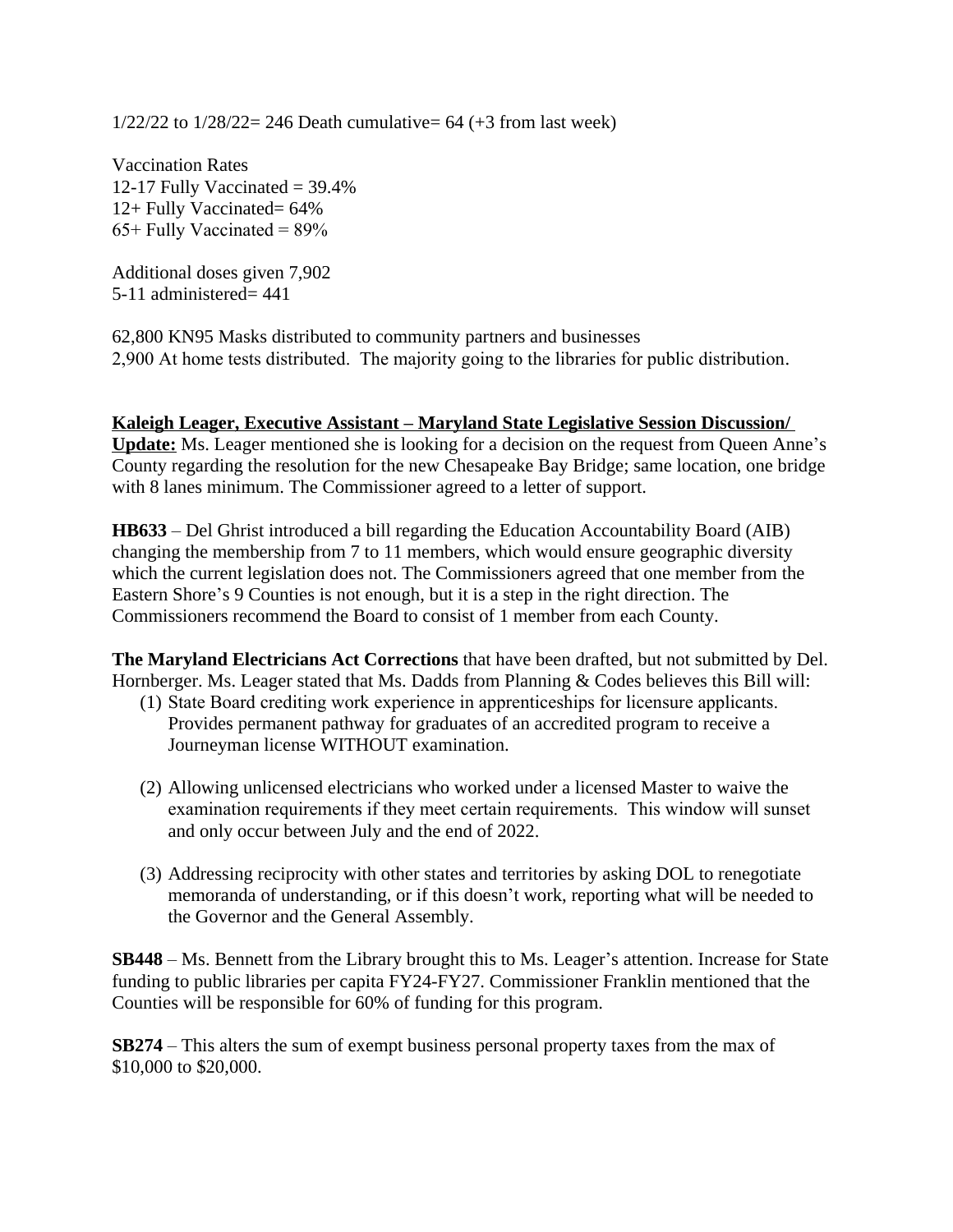**HB427** - This bill is for the purpose of prohibiting a person from obstructing or impeding or attempting to obstruct or impede an official proceeding of the Executive or Legislative Branch; and generally relating to obstruction of official proceedings. If found guilty of a misdemeanor the person(s) would be subject to imprisonment not to exceed 5 years or a fine not exceeding \$10,000 or both. MACo has its feelers out of local governments are interested in joining this or support it.

**HB371** – Salt Applicator Certification Program requires requiring the Department of the Environment to establish a Salt Applicator Certification Program to encourage efficient winter maintenance of roadways, parking lots, and sidewalks through the use of salt or salt alternatives; requiring each commercial applicator to participate in the Program, be certified on or before a certain date, and maintain a valid certification; and generally relating to a Salt Applicator Certification Program.

## **Consent Agenda: (The following items were unanimously approved by the Commissioners):**

- [Semi- Annual CDBG Report Judy Center in Greensboro](https://www.carolinemd.org/DocumentCenter/View/6850/JC-Public-Facility-Semi-Annual-Progress-Report-Caroline-County-21CD23-4-1)
- [CDBG Grant Agreement and Exhibit 2 Benedict Road Project](https://www.carolinemd.org/DocumentCenter/View/6849/CDBG-Agreement-to-be-signed)
- 2<sup>nd</sup> Quarter Contingency Expenditures
- [Purchase Order #2022-00000214](https://www.carolinemd.org/DocumentCenter/View/6852/PO2022-214)

**County Administrators Report – Jeremy Goldman:** Mr. Goldman stated that Public Works did a good job during the snow event. In addition, Mr. Goldman had a conversation with Mr. Scott Warner regarding a specialty grant; an unscheduled executive board meeting through regional food processing grant.

# **County Commissioners Open Discussion:**

Commissioner Levengood announced that he is running for reelection as County Commissioner. Commissioner Levengood also mentioned that he spent the weekend plowing snow. Commissioner Franklin stated he also plowed snow this past weekend. Commissioner Porter stated there has been some discussion about using the ARPA money for the Judy Center. Commissioner Porter had coffee with Dr. Nagel, who provided some answers regarding the Judy Center. Per Mr. Nagel, Whiting & Turner estimated the cost at \$1.9M, and \$1.4M was secured. The bid came in a \$3.7M. The cost increases were strictly related to COVID, materials, labor, commerce, supply chain, etc. Commissioner Porter stated that by building the Judy Center, the County was able to save \$3.5M on the Greensboro Elementary School. Commissioner Porter suggested and requested that the County give the Judy Center \$500,000 so they can complete their project. Commissioner Porter also sent an email to the Director of Finance about per officer funds given to municipal police departments. Commissioner Porter stated that he does not see any money going to the County for County LEO's. The County is going to have to set aside \$250,000.00 for the mandated police accountability boards with zero funding coming from the state; it is going to very difficult to support a tax differential, if any at all. Commissioner Levengood said he agrees with the Judy Center through ARPA. Commissioner Levengood is concerned about the costs of building the new DES pole building. Commissioner Porter is worried that it will be built for one purpose but will end up not being used for its intended purposes.